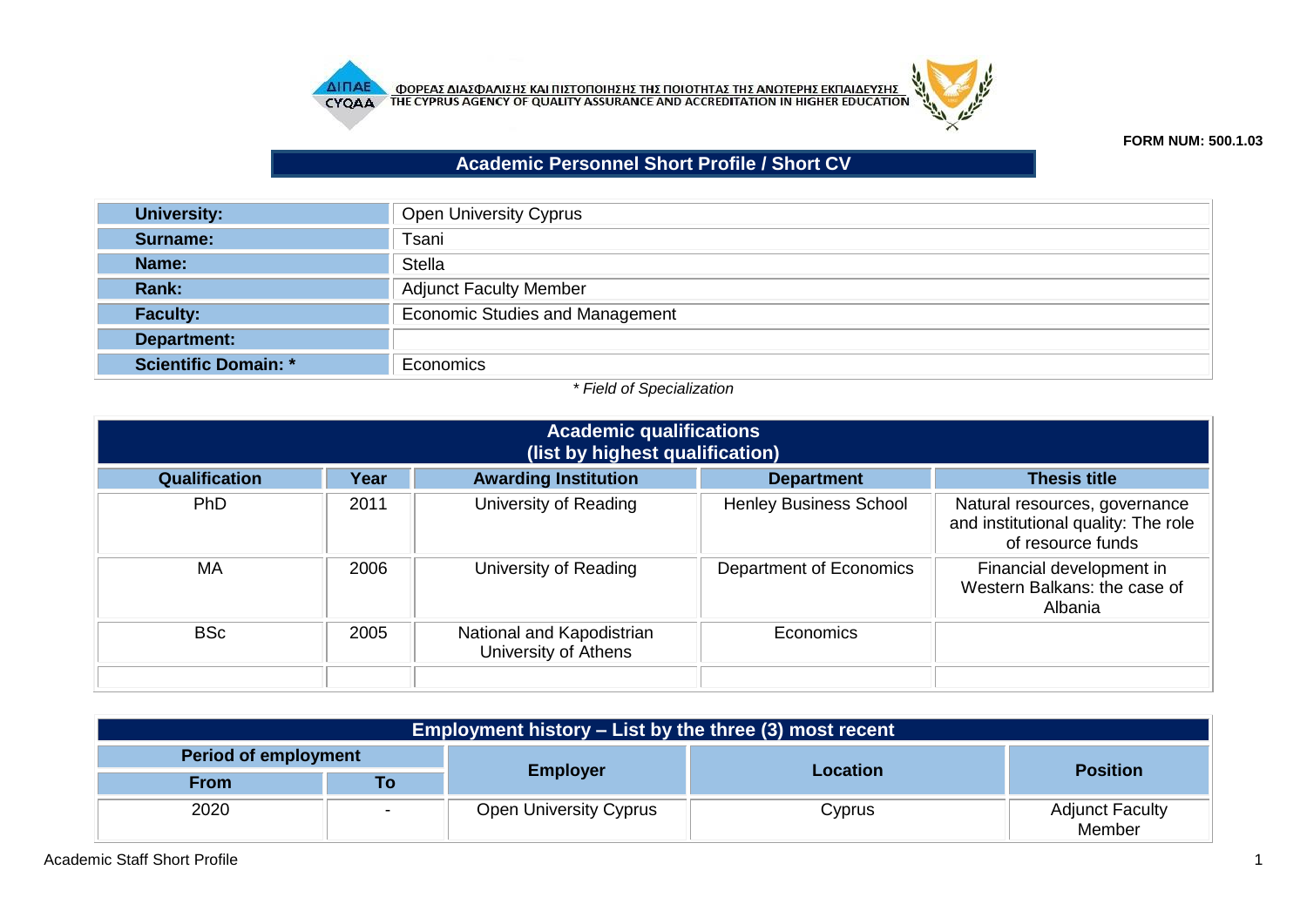| 2017 | -    | Athens University of<br><b>Economics and Business</b>                         | Greece | <b>Visiting Faculty</b>                                                       |
|------|------|-------------------------------------------------------------------------------|--------|-------------------------------------------------------------------------------|
| 2016 | 2018 | International Centre for<br>Research on the<br>Environment and the<br>Economy | Greece | Head, Department of<br>Energy, Economic<br>Policy and Regional<br>Cooperation |

|                    | Key refereed journal papers, monographs, books, conference publications etc. List the five (5) more recent and other<br>five (5) selected - (max total 10) |                                                                                                                                                                                                                          |                                                                                                                                                                |                                                               |       |               |  |
|--------------------|------------------------------------------------------------------------------------------------------------------------------------------------------------|--------------------------------------------------------------------------------------------------------------------------------------------------------------------------------------------------------------------------|----------------------------------------------------------------------------------------------------------------------------------------------------------------|---------------------------------------------------------------|-------|---------------|--|
| <b>Ref. Number</b> | Year                                                                                                                                                       | <b>Title</b>                                                                                                                                                                                                             | <b>Other authors</b>                                                                                                                                           | <b>Journal and</b><br><b>Publisher /</b><br><b>Conference</b> | Vol.  | <b>Pages</b>  |  |
| 1                  | 2019                                                                                                                                                       | <b>Assessing the Effectiveness</b><br>of the Water Framework<br>Directive as a Tool to Address<br><b>Different Levels of Water</b><br><b>Scarcity Based on Two Case</b><br><b>Studies of the Mediterranean</b><br>Region | S. Apostolaki, E. Akinsete,<br>P. Koundouri, N. Pittis, & E.<br>Levantis                                                                                       | Water                                                         | 11    | 840           |  |
| $\overline{2}$     | 2019                                                                                                                                                       | The Link between Ecosystem<br>Services and Human Wellbeing<br>in the Implementation of the<br><b>European Water Framework</b><br><b>Directive: Assessing Four River</b><br><b>Basins in Europe</b>                       | E. Akinsete, S. Apostolaki, N.<br>Chatzistamoulou & P.<br>Koundouri                                                                                            | Water                                                         | 11(3) | 508           |  |
| 3                  | 2019                                                                                                                                                       | Down scaling of Climate<br>Change scenarii to river<br>catchment level: a<br>transdisciplinary methodology<br>applied to Evrotas river basin,<br>Greece,.                                                                | P. Ker Rault, P. Koundouri,<br>E. Akinsete, R. Ludwig, V.<br>Huber-Garcia, V. Akouna,<br>E. Kalogianni, J. Luttik, K.<br>Kok, N. Skoulikidis & J.<br>Froebrigh | Science of the Total<br>Environment                           | 660   | 1623-<br>1632 |  |
| 4                  | 2018                                                                                                                                                       | Policies for a common                                                                                                                                                                                                    | F. Zagonari, S. Mavrikis & P.                                                                                                                                  | <b>Frontiers in Marine</b>                                    | 5     | $1 - 15$      |  |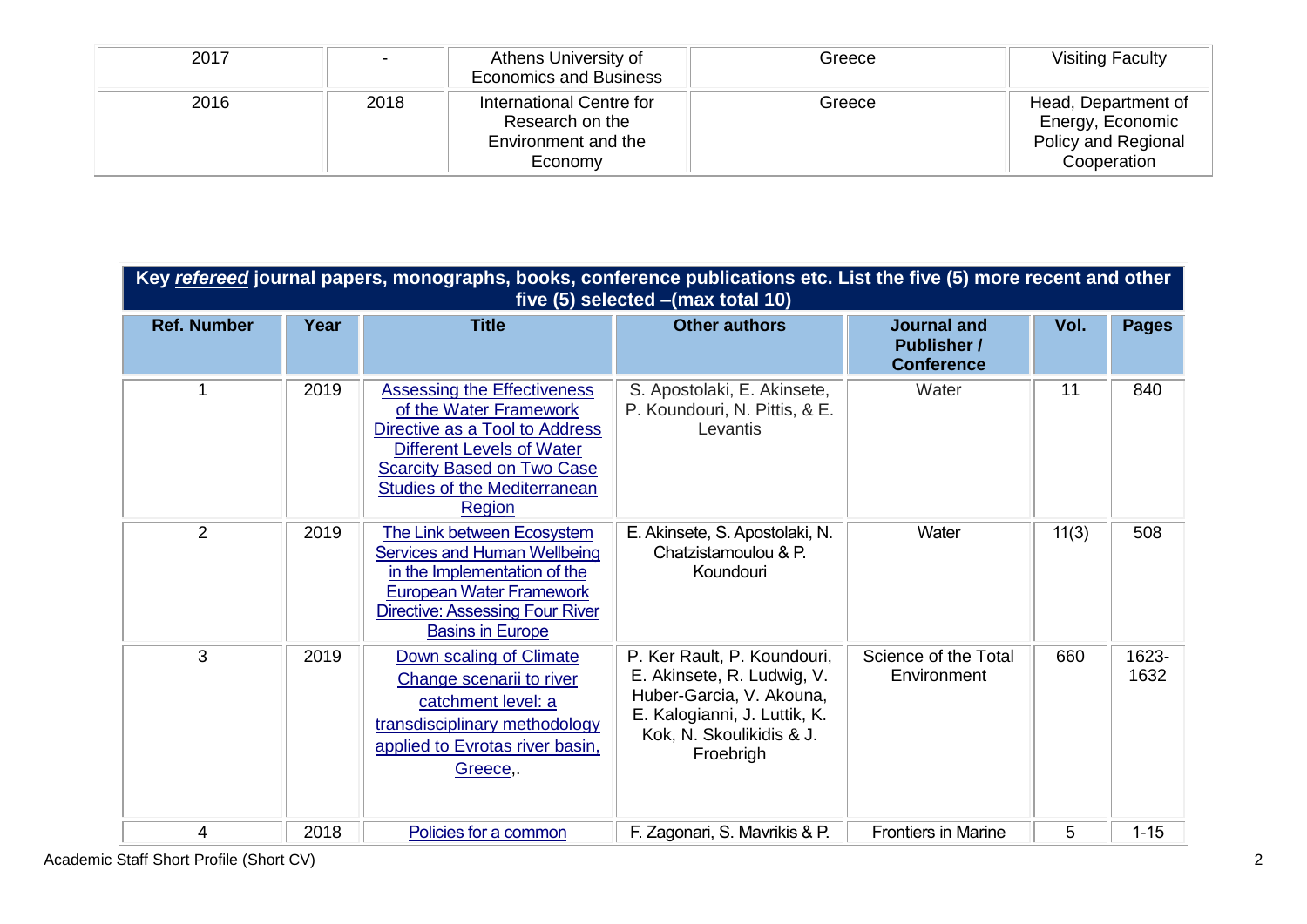|                |      | environment in four<br>sustainability paradigms: Case<br>studies in Baltic, Adriatic and<br><b>Black Seas</b>                | Koundouri,                                                                                                    | Science                                  |          |                |
|----------------|------|------------------------------------------------------------------------------------------------------------------------------|---------------------------------------------------------------------------------------------------------------|------------------------------------------|----------|----------------|
| 5              | 2018 | A methodological note for the<br>development of integrated<br>aquaculture production models                                  | P. Koundouri                                                                                                  | <b>Frontiers in Marine</b><br>Science    | 4        | 406            |
| 6              | 2015 | On the relationship between<br>resource funds, governance<br>and institutions. Evidence from<br>quantile regression analysis |                                                                                                               | <b>Resources Policy</b>                  | 44       | 94-111         |
| $\overline{7}$ | 2014 | European decarbonisation<br>pathways under alternative<br>technological and policy<br>choices: A multi-model analysis        | P. Capros, L. Paroussos, P.<br>Fragkos, B. Boitier, B.<br>Wagner, S. Busch, G. Resch,<br>M. Blesl & M. Bollen | <b>Energy Strategy</b><br><b>Reviews</b> | $2(3-4)$ | $231 -$<br>245 |
| 8              | 2013 | Natural resources, governance<br>and institutional quality: The role<br>of resource funds                                    |                                                                                                               | <b>Resources Policy</b>                  | 38(2)    | $181 -$<br>195 |
| 9              | 2013 | Female labour force<br>participation and economic<br>growth in the South<br><b>Mediterranean countries</b>                   | L. Paroussos, K.,<br>Fragkiadakis, I.<br>Charalambidis & P. Capros                                            | <b>Economics Letters</b>                 | 120(2)   | 323-<br>328    |
| 10             | 2010 | Energy consumption and<br>economic growth: A causality<br>analysis for Greece                                                |                                                                                                               | <b>Energy Economics</b>                  | 32(3)    | 582-<br>590    |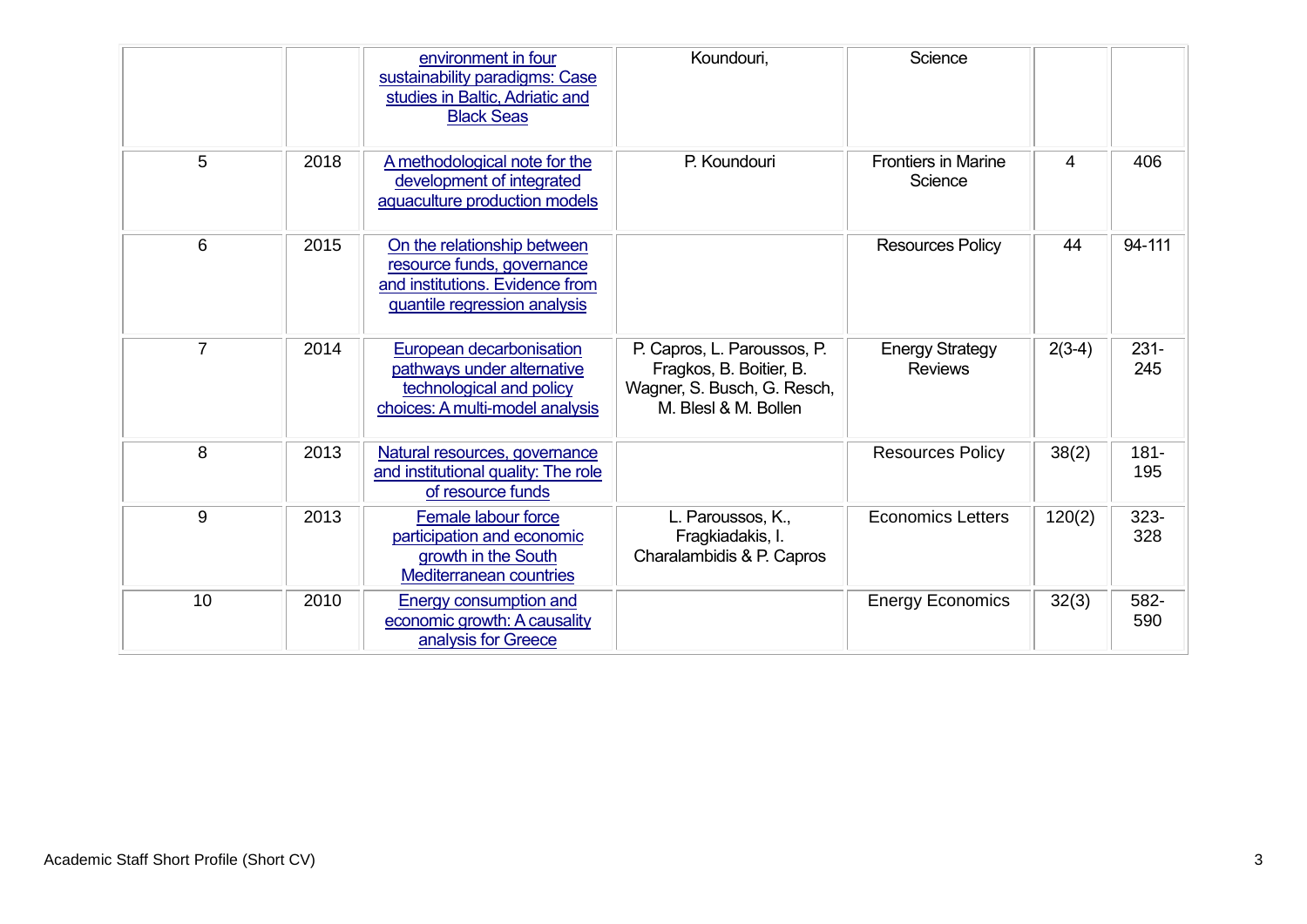|                       | Research Projects. List the five (5) more recent and other five (5) selected<br>(max total 10) |                                                                                                                                |                                                                                                                     |                             |  |  |  |
|-----------------------|------------------------------------------------------------------------------------------------|--------------------------------------------------------------------------------------------------------------------------------|---------------------------------------------------------------------------------------------------------------------|-----------------------------|--|--|--|
| Ref.<br><b>Number</b> | <b>Date</b>                                                                                    | <b>Title</b>                                                                                                                   | <b>Funded by</b>                                                                                                    | <b>Project Role*</b>        |  |  |  |
| 1                     | 2018-2019                                                                                      | Science and Management of Intermittent<br>Rivers & Ephemeral Streams (SMIRES)                                                  | Cost Action                                                                                                         | <b>Research Team Member</b> |  |  |  |
| 2                     | 2017-2019                                                                                      | Regional cooperation for the transnational<br>ecosystem sustainable development<br>(RECONNECT)                                 | Interreg Balkan<br>Mediterranean,<br>European Regional<br>Development Fund                                          | <b>Research Team Member</b> |  |  |  |
| 3                     | 2016-2018                                                                                      | Preparation of strategy and action plan for<br>the integrated management of coastal<br>areas in Cyprus in the period 2018-2028 | Cyprus Ministry of<br>Environment                                                                                   | <b>Research Team Member</b> |  |  |  |
| $\overline{4}$        | 2016-2019                                                                                      | Managing the effects of multiple stressors<br>on aquatic ecosystems under water scarcity<br>(GLOBAQUA)                         | European Union's<br>7 <sup>th</sup> programme for<br>research,<br>technological<br>development and<br>demonstration | <b>Research Team Member</b> |  |  |  |
| 5                     | 2015-2016                                                                                      | Green growth and win-win strategies for<br>sustainable climate action (GREEN-WIN)                                              | European Union<br>Horizon 2020<br>research and<br>innovation<br>programme                                           | <b>Research Team Member</b> |  |  |  |
| 6                     | 2013-2015                                                                                      | Macroeconomic development in Catalonia<br>in horizon 2030. Assessing the effects of<br>possible secession from Spain           | <b>Barcelona Centre</b><br>for International<br><b>Affairs</b>                                                      | <b>Research Team Member</b> |  |  |  |
| $\overline{7}$        | 2012-2014                                                                                      | Macroeconomic volatility and fiscal policy in<br>resource rich countries                                                       | Research<br>Promotion<br>Foundation of<br>Cyprus                                                                    | <b>Research Team Member</b> |  |  |  |
| 8                     | 2010-2013                                                                                      | Prospective analysis for the Mediterranean<br>Region (MEDPRO)                                                                  | European<br>Commission's 7 <sup>th</sup><br>Framework                                                               | <b>Research Team Member</b> |  |  |  |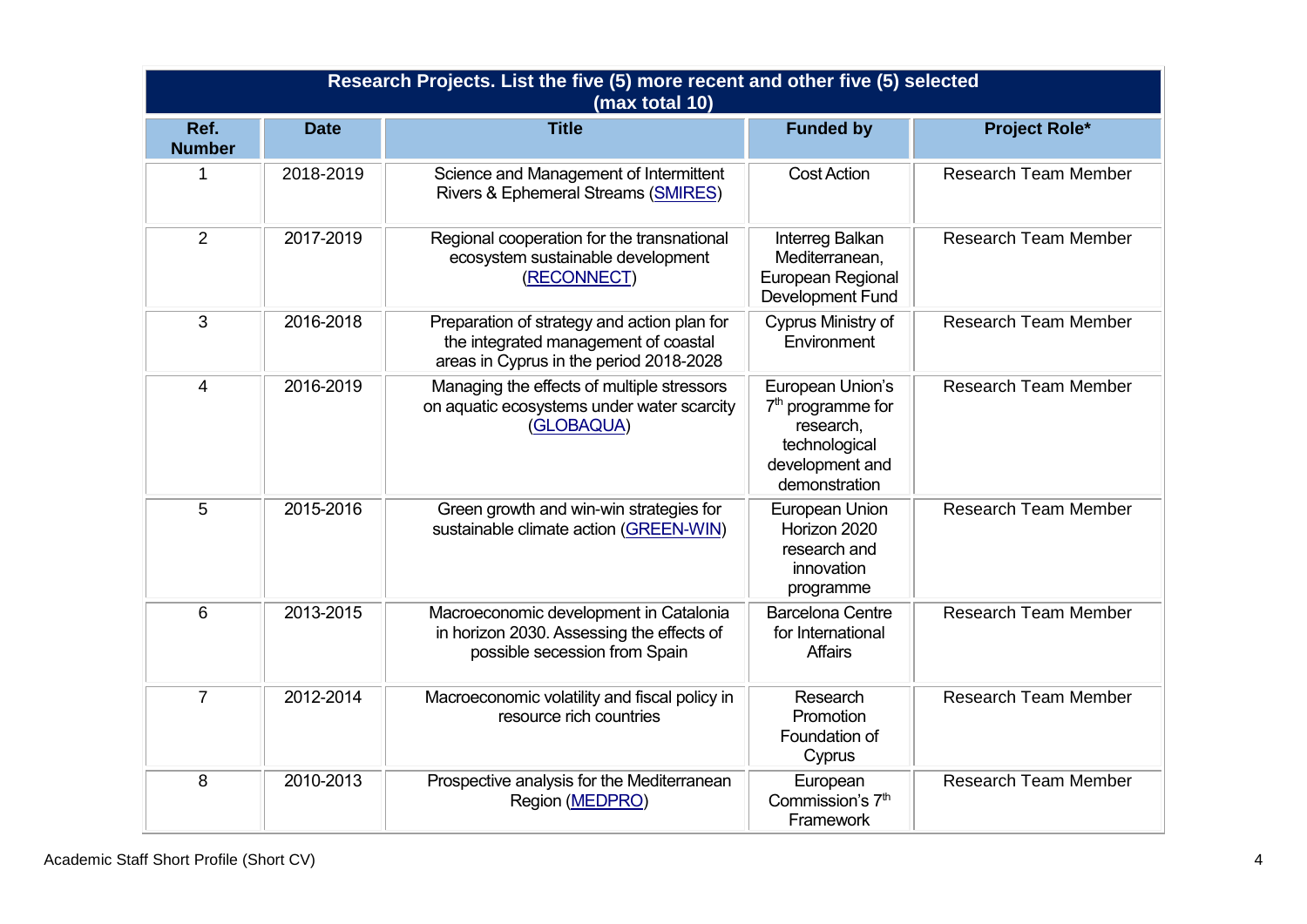|    |           |                                                                                                                                                             | Research<br>Programme                                                 |                             |
|----|-----------|-------------------------------------------------------------------------------------------------------------------------------------------------------------|-----------------------------------------------------------------------|-----------------------------|
| 9  | 2008-2010 | Caspian basin approach to oil funds in the<br>face of the global financial crisis:<br>challenges, predictability and<br>recommendations for the way forward | Revenue Watch<br>Institute, Bank<br>Information Centre,<br><b>USA</b> | <b>Research Team Member</b> |
| 10 | 2008-2011 | Energy outlook for the South East Europe                                                                                                                    | Institute of Energy<br>for South-East<br>Europe                       | <b>Research Team Member</b> |

*\*Project Role: i.e. Scientific/Project Coordinator, Research Team Member, Researcher, Assistant Researcher, other*

|                    | Consulting Services and/or Participation in Councils / Boards/ Editorial Committees.<br>List the five (5) more recent |                                      |                                     |                                                                      |
|--------------------|-----------------------------------------------------------------------------------------------------------------------|--------------------------------------|-------------------------------------|----------------------------------------------------------------------|
| <b>Ref. Number</b> | <b>Period</b>                                                                                                         | Organization                         | <b>Title of Position or Service</b> | <b>Key Activities</b>                                                |
|                    | 2018                                                                                                                  | Goethe-Institut<br>Moscow,<br>Russia | Training/Consulting                 | <b>Energy and Sustainable</b><br>Development consulting and training |
| ⌒                  |                                                                                                                       |                                      |                                     |                                                                      |
| 3                  |                                                                                                                       |                                      |                                     |                                                                      |
| 4                  |                                                                                                                       |                                      |                                     |                                                                      |
| 5                  |                                                                                                                       |                                      |                                     |                                                                      |

|                       | Awards / International Recognition (where applicable). List the five (5) more recent and other five (5) selected.<br>(max total 10) |              |                    |  |  |  |
|-----------------------|-------------------------------------------------------------------------------------------------------------------------------------|--------------|--------------------|--|--|--|
| Ref.<br><b>Number</b> | <b>Date</b>                                                                                                                         | <b>Title</b> | <b>Awarded by:</b> |  |  |  |
|                       |                                                                                                                                     |              |                    |  |  |  |
| ◠                     |                                                                                                                                     |              |                    |  |  |  |
| 3                     |                                                                                                                                     |              |                    |  |  |  |
| 4                     |                                                                                                                                     |              |                    |  |  |  |
| 5                     |                                                                                                                                     |              |                    |  |  |  |